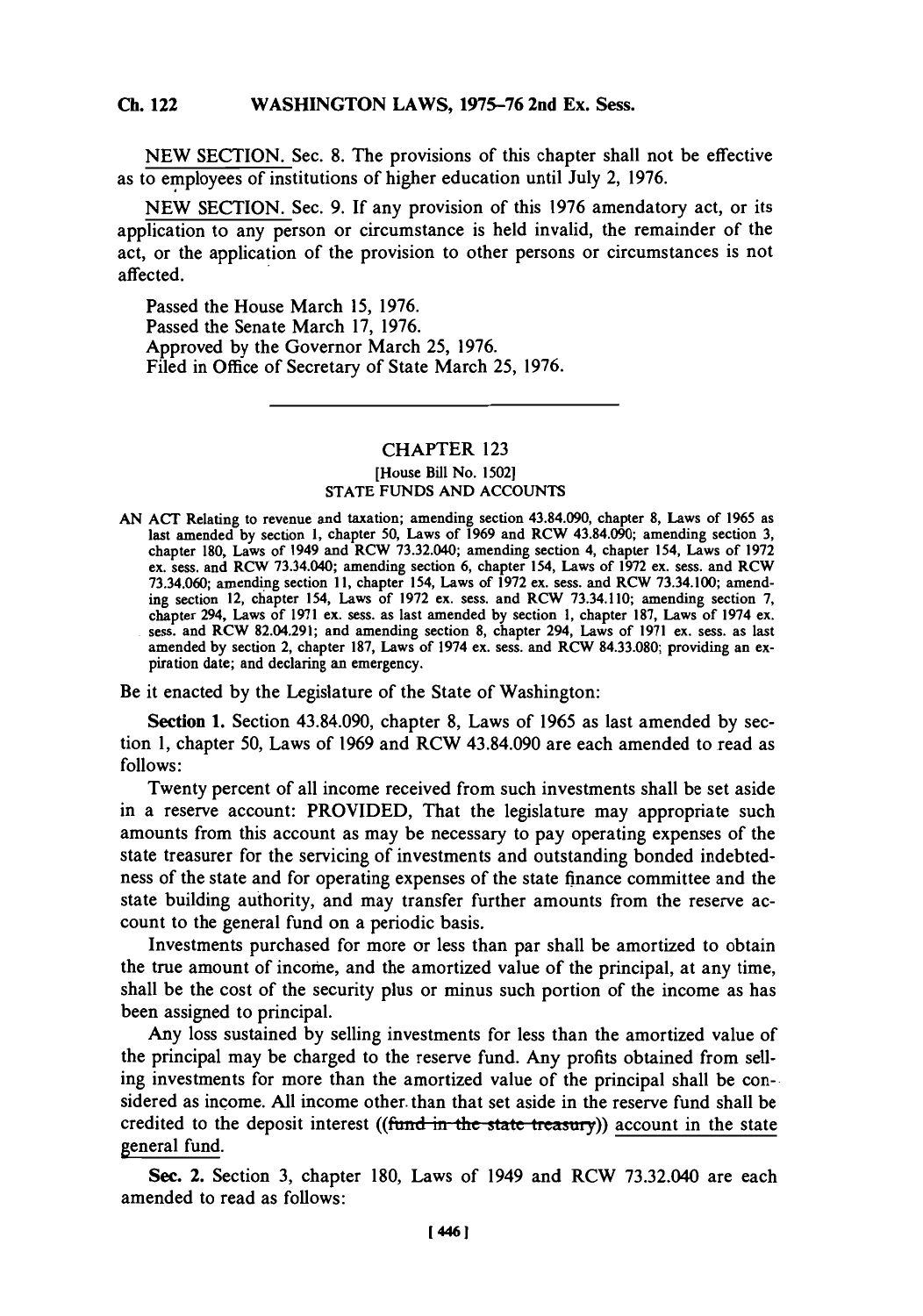**Ch. 123**

**All** disbursements required **by** this chapter for compensation shall be made upon the presentation of a certificate upon a form to be prescribed **by** the state auditor, which form shall be duly verified, **by** the claimant under oath, and shall set forth his name, residence at the time of entry into the service, date of enlistment, induction or entry upon active federal service, beginning and ending dates of overseas service, date of discharge or release from active federal service, or if the claimant has not been released at the time of application, a statement **by** competent military authority that the claimant during the period for which compensation is claimed did not refuse to subject himself to full military discipline and unqualified service, and that he has not been separated from service under circumstances other than honorable. The state auditor may require such further information to be included in such certificate as he deems necessary to enable him to determine the eligibility of applicants. Such certificates shall be presented to the state auditor or his representative, together with evidence of honorable service satisfactory to the state auditor. The state auditor shall draw warrants in payment of such compensation claims against the war veterans' compensation ((fund)) account, which is hereby established in the state  $((\text{tre$ *asury* $)) general fund. The state$ auditor is given power to make such reasonable requirements for applications as are necessary to prevent fraud or the payment of compensation to persons not entitled thereto.

See. **3.** Section 4, chapter *154,* Laws of **1972** ex. sess. and RCW 73.34.040 are each amended to read as follows:

**All** disbursements made under this chapter for compensation shall be made upon the presentation of a certificate or claim form to be prescribed **by** the state treasurer.

Such form for persons applying for benefits shall be duly verified **by** the claimant under oath, and shall set forth his name, residence at the time of entry into the service, date of enlistment, induction, or entry upon active federal service, beginning and ending dates of overseas service, date of discharge or release from active federal service, or if the claimant has not been released at the time of application, a statement **by** a competent military authority that the claimant during the period for-which compensation is claimed did not refuse to subject himself to full military discipline and unqualified service, and that he has not been separated from service under circumstances other than honorable. The state treasurer may require such further information to be included in such certificate as he deems necessary to enable him to determine the eligibility of applicants.

Such certificate shall be presented to the state treasurer or his representative, together with evidence of honorable service satisfactory to the state treasurer.

The claim for institutions seeking reimbursement under RCW **73.34.020(2)** shall contain such information as the treasurer shall deem necessary to determine the authenticity thereof.

The state treasurer shall draw warrants in payment of such compensation claims against the war veterans' compensation ((fund)) account, which has heretofore been established in the state treasury. Claims, for such compensation may be filed after May **23, 1972** but no payments shall be made prior to January 2, **1973.**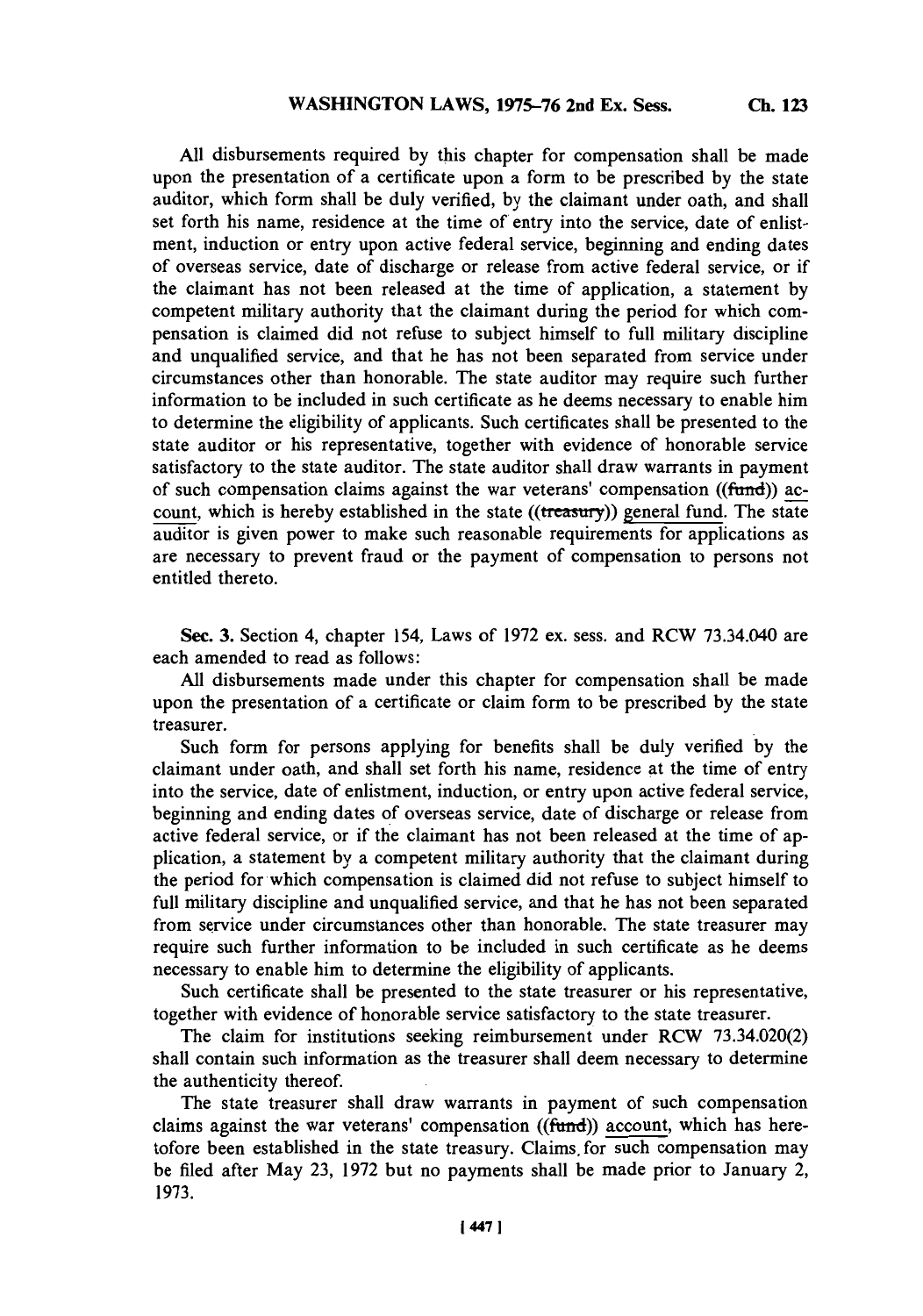## WASHINGTON LAWS, 1975-76 2nd Ex. Sess. **Ch. 123**

**The** state treasurer may make such reasonable requirements for application procedure as are necessary to prevent fraud or the payment of compensation to persons not entitled thereto.

See. **4.** Section **6,** chapter 154, Laws of **1972** ex. sess. and RCW **73.34.060** are each amended to read as follows:

The state treasurer shall furnish free of charge upon the application therefor certificates or claim forms upon which applications may be made and may establish at different points within the state offices at which there shall be kept on file for the use of persons covered **by** this chapter a sufficient number of such certificates, so that there is no unnecessary delay in the payment of compensation. The state treasurer may authorize the county auditor or county clerk, or both, of any county of the state to act for him in receiving such certificates, and shall furnish them with sufficient certificates to enable them to accept the same. The state treasurer shall procure such printing, office supplies and equipment and employ such persons as may be necessary to properly carry out the provisions of this chapter. **All** expenses incurred **by** him in the administration of this chapter shall be paid **by** warrants drawn upon the war veterans' compensation ((fund)) account.

Sec. **5.** Section **11,** chapter 154, Laws of **1972** ex. sess. and RCW **73.34. 100** are each amended to read as follows:

The executive officer of the veterans' rehabilitation council shall advise with and assist the state treasurer in the performance of the duties of the treasurer under this chapter, and when so called upon, the executive officer shall employ such persons and incur such expenses as may be necessary, such expenses to be paid **by** warrant drawn upon the war veterans' compensation ((fund)) account.

See. **6.** Section 12, chapter 154, Laws of **1972** ex. sess. and RCW **73.34.110** are each amended to read as follows:

Upon the death of any person qualified to receive compensation pursuant to this chapter or who would have been qualified to receive compensation except for death occurring while serving in federal service as a member of the armed military or naval forces of the United States, there shall be paid to his widow, parent, child, next of kin or other person assuming responsibility or having the duty to provide for his burial, the sum of two hundred fifty dollars to aid in defraying funeral and other burial costs. Payment shall be made, after application therefor, in the same manner as is provided in this chapter for payment of compensation. The state treasurer shall promulgate such rules and regulations and provide such procedures as may be necessary to properly administer the provisions of this section.

Any payment under this section shall be deemed and construed to be a part of the term "compensation" as used in this chapter and shall be made from the war veterans' compensation ((fund)) account.

Section 2. [Sec. **7.1** Section **7,** chapter 294, Laws of **1971** ex. sess. as last amended **by** section **1,** chapter **187,** Laws of 1974 ex. sess. and RCW 82.04.291 are each amended to read as follows:

**(1)** Upon every person engaging within this state in business as a harvester of timber; as to such persons the amount of tax with respect to such business shall be equal to the stumpage value of timber harvested for sale or for commercial or industrial use multiplied **by** the appropriate rate as follows: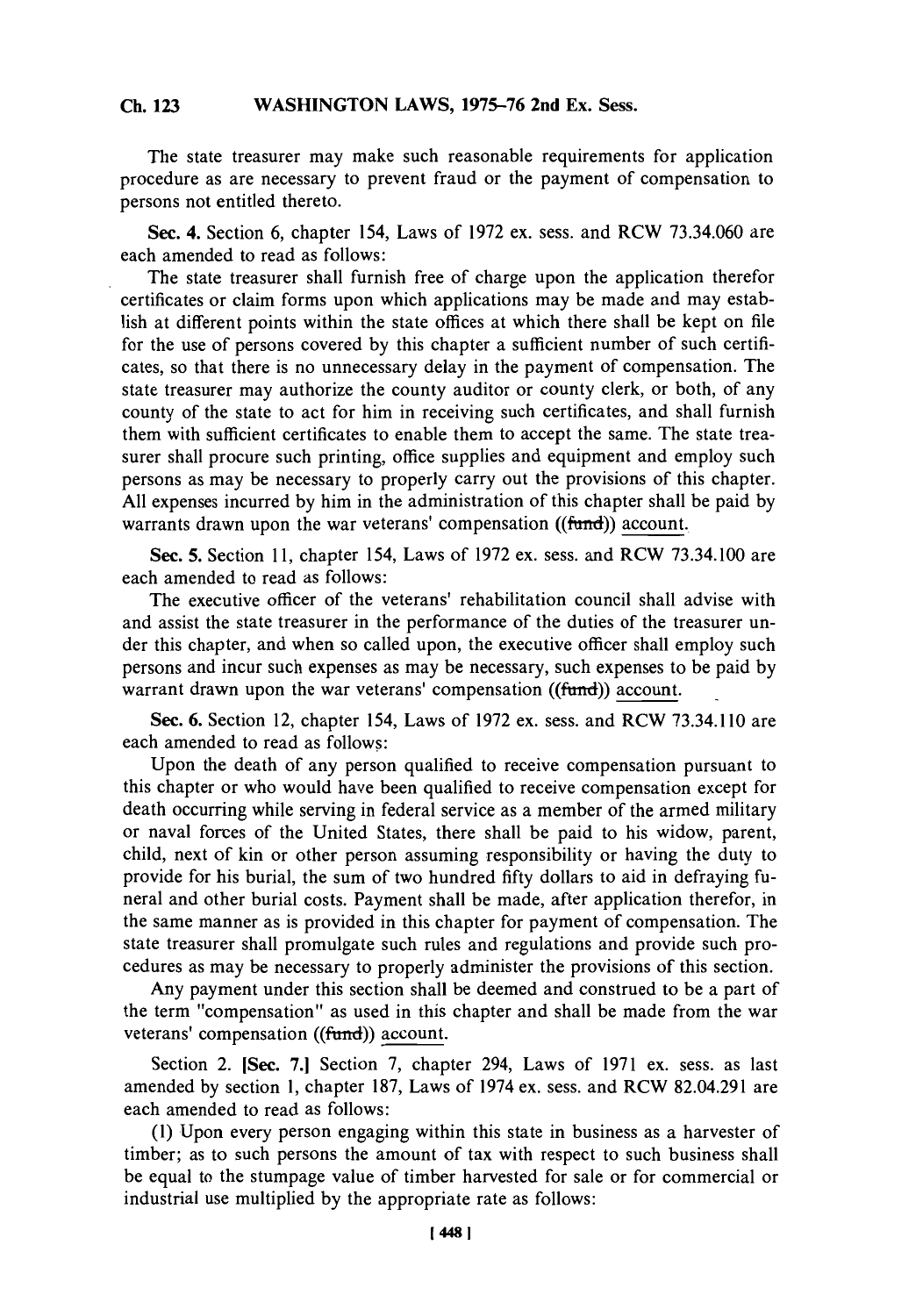**(a) For** timber harvested between October **1, 1972** and September **30, 1973** inclusive, the rate shall be one and three-tenths percent;

**(b)** For timber harvested between October **1, 1973** and September **30,** 1974 inclusive, the rate shall be two and nine-tenths percent and between October **1,** 1974 and December **31, 1978,** inclusive, six and one-half percent.

(2) For purposes of this section:

(a) "Harvester" means every person who from his own privately owned land or from the privately owned land of another under a right or license granted **by** lease or contract, either directly or **by** contracting with others for the necessary labor or mechanical services fells, cuts or takes timber for sale or for commercial or industrial use. It does not include persons performing under contract the necessary labor or mechanical services for a harvester.

**(b)** "Timber" means forest trees, standing or down on privately owned land, and except as provided in RCW **84.33.170** includes Christmas trees.

(c) "Stumpage value of timber" means the appropriate stumpage value shown on tables to be prepared **by** the department of revenue pursuant to subsection **(3)** of this section.

**(d)** Timber shall be considered harvested at the time when in the ordinary course of business the quantity thereof **by** species is first definitely determined. The amount harvested shall be determined **by** the Scribner Decimal **C** Scale or other prevalent measuring practice adjusted to arrive at substantially equivalent measurements, as approved **by** the department of revenue.

**(3)** On or before July **1, 1972** and as necessary thereafter, the department of revenue shall designate areas containing timber having similar growing, harvesting and marketing conditions to be used as units for the preparation and application of stumpage values. Before September **1, 1972** for use during the fourth quarter of **1972** and all of **1973,** and before December 1 of each year commencing with **1973,** for use during the succeeding year, the department shall prepare tables of stumpage values of each species or subclassification of timber within such units, which values shall be the amount that each such species or subclassification would sell for at a voluntary sale made in the ordinary course of business for purposes of immediate harvest. Such stumpage values, expressed in terms of a dollar amount per thousand board feet or other unit measure, shall be determined from (a) gross proceeds from sales on the stump of similar timber of like quality and character at similar locations, and in similar quantities, or from **(b)** gross proceeds from sales of logs adjusted to reflect only the portion of such proceeds attributable to value on the stump immediately prior to harvest, or from a combination of (a) and **(b),** and shall be determined in a manner which makes reasonable and adequate allowances for age, size, quality, costs of removal, accessibility to point of conversion, market conditions and all other relevant factors. **If,** on or before April 1 of any year commencing with *1975,* the department shall determine that the stumpage value index as of January 1 of such year is greater or smaller, **by** ten percent or more, than the stumpage value index as of July 1 of the preceding year it shall, in the same manner prescribed for annual stumpage value determinations, prepare revised tables setting forth stumpage values. Such revised tables shall be applicable to timber harvested between July 1 and December **31** of such year, inclusive. The term stumpage value index as of any date shall mean a weighted average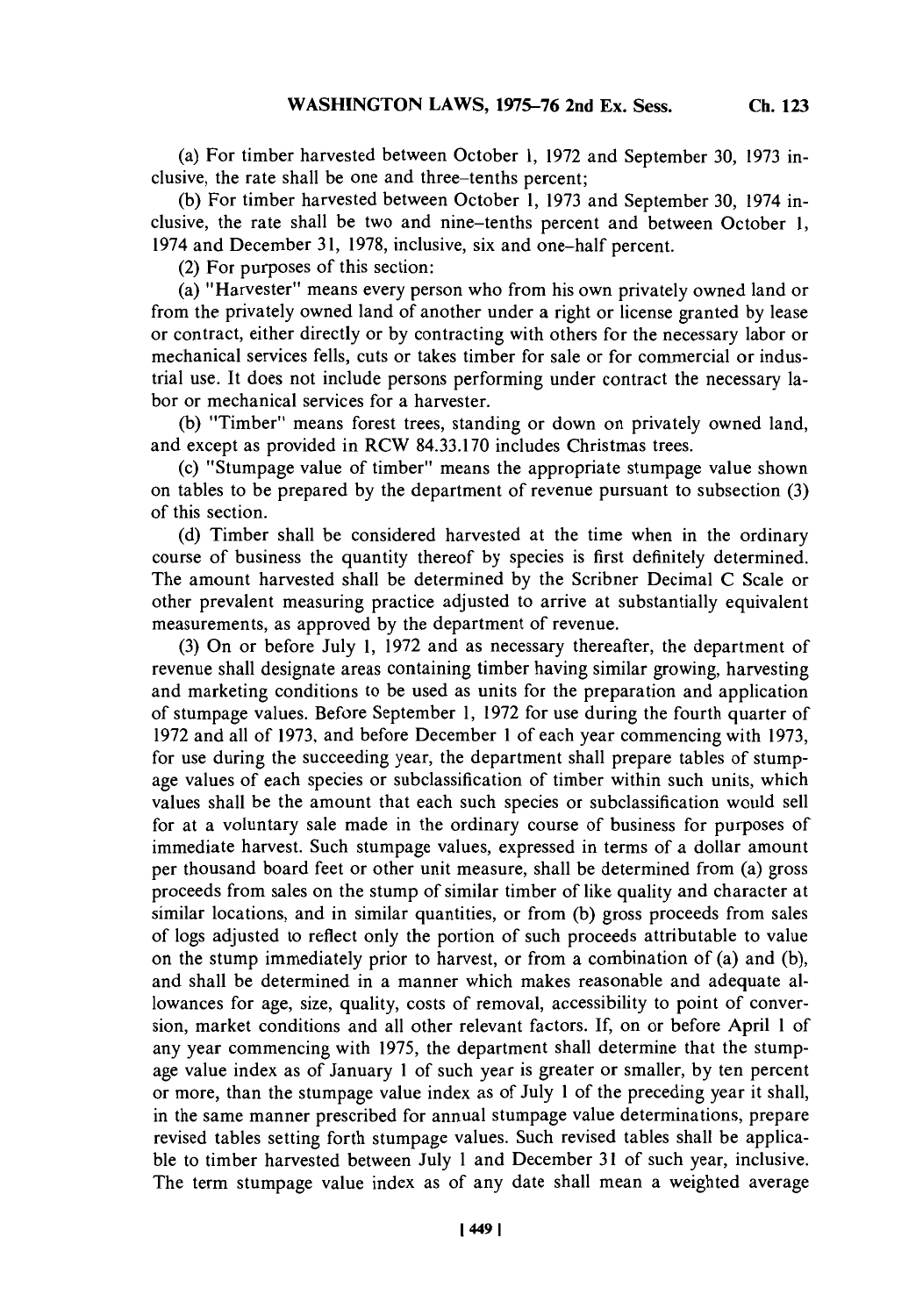## WASHINGTON LAWS, 1975-76 2nd Ex. Sess. **Ch. 123**

**price** of state and federal timber sales for all species during the twelve months prior to such date, such weighting to be based upon the actual volumes of the several species or subclassifications of timber harvested during the four most recent calendar quarters for which such information is available from tax returns filed **by** harvesters. Such index and the procedures to be followed in calculating it shall be further defined in regulations to be prepared **by** the department of revenue and reviewed **by** the ways and means committees of the house and senate prior to promulgation **by** the department. Upon application from any person who plans to harvest damaged timber, the stumpage values for which have been materially reduced from the values shown in the applicable tables due to damage resulting from fire, blow down, ice storm, flood or other sudden unforeseen cause, the department shall revise such tables for any area in which such timber is located and shall specify any additional accounting or other requirements to be complied with in reporting and paying such tax. The preliminary area designations and stumpage value tables and any revisions thereof shall be subject to review **by** the ways and means committees of the house and senate prior to finalization. Tables of stumpage values shall be signed **by** the director or his designee and authenticated **by** the official seal of the department. **A** copy thereof shall be mailed to anyone who has submitted to the department a written request therefor.

(4) On or before the sixtieth day after the date of final adoption of any stumpage value tables, any harvester may appeal to the board of tax appeals for a revision of stumpage values for an area determined pursuant to subsection **(3)** of this section.

*(5)* There are hereby creaied in the state treasury a state timber tax ((fund)) account A and a state timber tax ((fund)) account B((; separate and apart from)) in the state general fund and any interest earned on the investment of cash balances shall be deposited in these accounts. The revenues from the tax imposed **by** subsection  $(1)$  of this section shall be deposited in state timber tax ((fund)) account A and state timber tax ((fund)) account B as follows:

| YEAR OF COLLECTION  | ((FUND))         | ((FUND))         |
|---------------------|------------------|------------------|
|                     | <b>ACCOUNT A</b> | <b>ACCOUNT B</b> |
| 1973 through 1978   | 100%             | 0%               |
| 1979                | 75%              | 25%              |
| 1980                | <b>50%</b>       | 50%              |
| 1981                | 25%              | 75%              |
| 1982 and thereafter | 0%               | 100%             |

**(6)** In addition to the rates specified in subsection **(1)** of this section, there shall be imposed upon such persons a surtax at a rate of *.5%* of the stumpage value of timber as specified in such subsection **(1)** upon timber harvested between October **1, 1972** and September **30,** 1974 inclusive. The revenues from such surtax shall be deposited in a separate  $((fund))$  account designated the state timber reserve ((fund)) account, which is hereby created in the ((state treasury separate and apart from the)) state general fund and any interest earned on the investment of these cash balances shall be deposited in this account. Such surtax shall be reimposed for one year upon timber harvested in any calendar year following any fourth quarter during which transfers from such reserve ((fund)) account pursuant to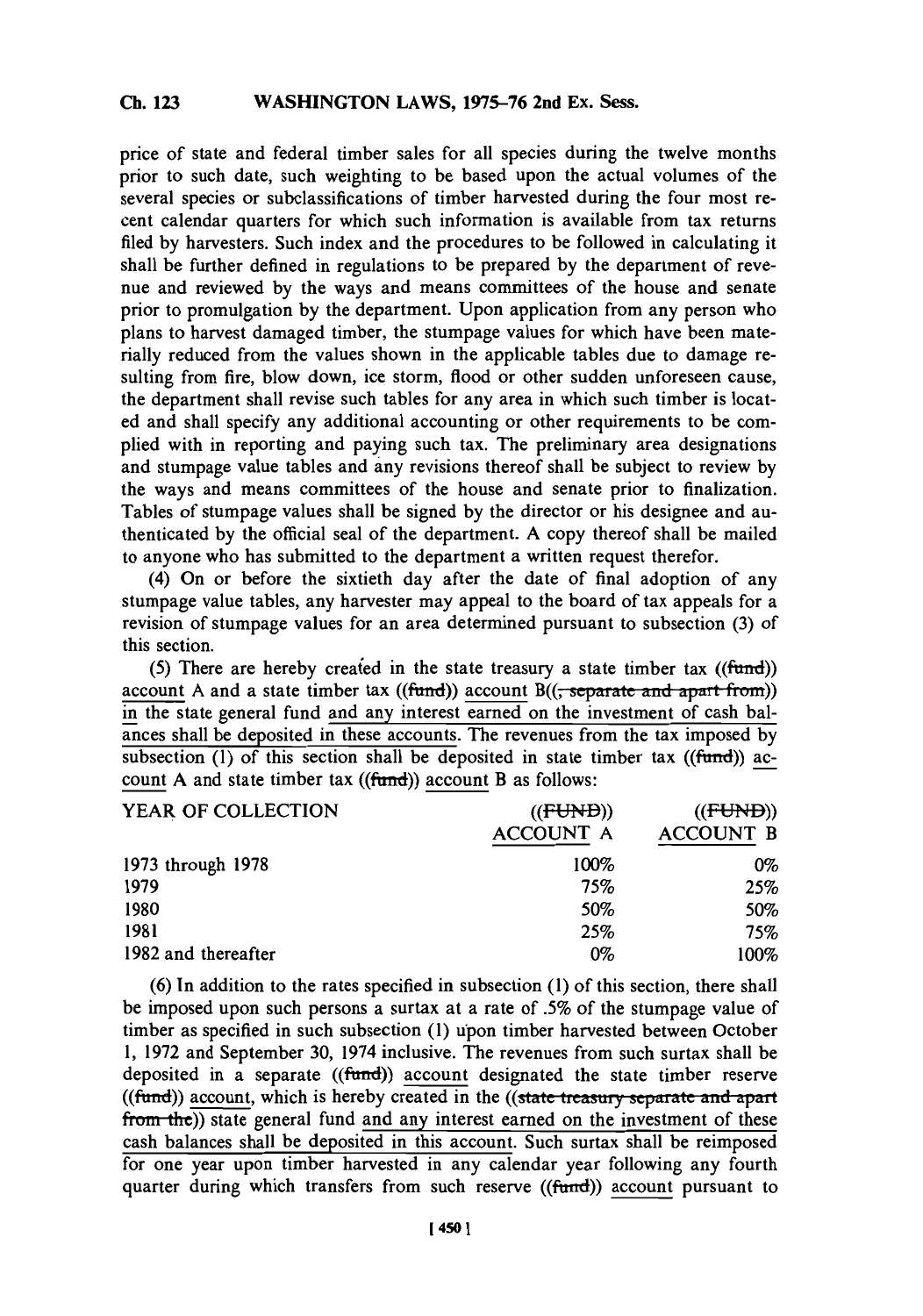subsection (3) of RCW 84.33.080 reduce the balance in such ((fund)) account to less than five hundred thousand dollars, but in no event shall such surtax be **im**posed in any year after **1980.**

**(7)** The tax imposed under this section shall he computed with respect to timber harvested each calendar quarter and shall be due and payable in quarterly installments and remittance therefor shall be made on or before the last day of the month next succeeding the end of the quarterly period in which the tax accrued. The taxpayer on or before such date shall make out a return, upon such forms and setting forth such information as the department of revenue may require, showing the amount of the tax for which he is liable for the preceding quarterly period, and shall sign and transmit the same to the department of revenue, together with a remittance for such amount.

**(8)** The taxes imposed **by** this section shall be in addition to any taxes imposed upon the same persons pursuant to one or more of sections RCW 82.04.230 to 82.04.290, inclusive, and RCW 82.04.440, and none of such sections shall be construed to modify or interact with this section in any way, except RCW 82.04.450 and 82.04.490 shall not apply to the taxes imposed **by** this section.

**(9)** Any harvester incurring less than ten dollars tax liability under this section in any calendar quarter shall be excused from the payment of such tax, but may be required **by** the department of revenue to ifie a return even though no tax may be due.

Sec. 2. [Sec. **8.1** Section **8,** chapter 294, Laws of **1971** ex. sess. as last amended **by** section 2, chapter **187,** Laws of 1974 ex. sess. and RCW **84.33.080** are each amended to read as follows:

**(1)** On or before December **15** of each year commencing with **1972** and ending with **1980,** the assessor of each timber county shall deliver to the treasurer of such county and to the department of revenue a schedule setting forth for each taxing district or portion thereof lying within such county:

(a) The value of timber as shown on the timber roll for such year;

**(b)** The aggregate dollar rate calculated pursuant to RCW **84.33.060** and actually utilized the immediately preceding October in extending real property taxes upon the tax rolls for collection in the following year;

(c) **A** "timber factor" which is the product of such aggregate dollar rate, the assessment ratio applied generally **by** such assessor in computing the assessed value of other property in his county and the appropriate portion listed below of the timber roll for such year ((a) above):

| YEAR              | PORTION OF TIMBER ROLL |
|-------------------|------------------------|
| 1972              | 25%                    |
| 1973              | 55%                    |
| 1974 through 1977 | 100%                   |
| 1978              | 75%                    |
| 1979              | 50%                    |
| 1980              | 25%                    |

On or before December **31** of each year commencing with **1972** and ending with **1980,** the department of revenue shall determine the proportion that each taxing district's timber factor bears to the sum of the timber factors for all taxing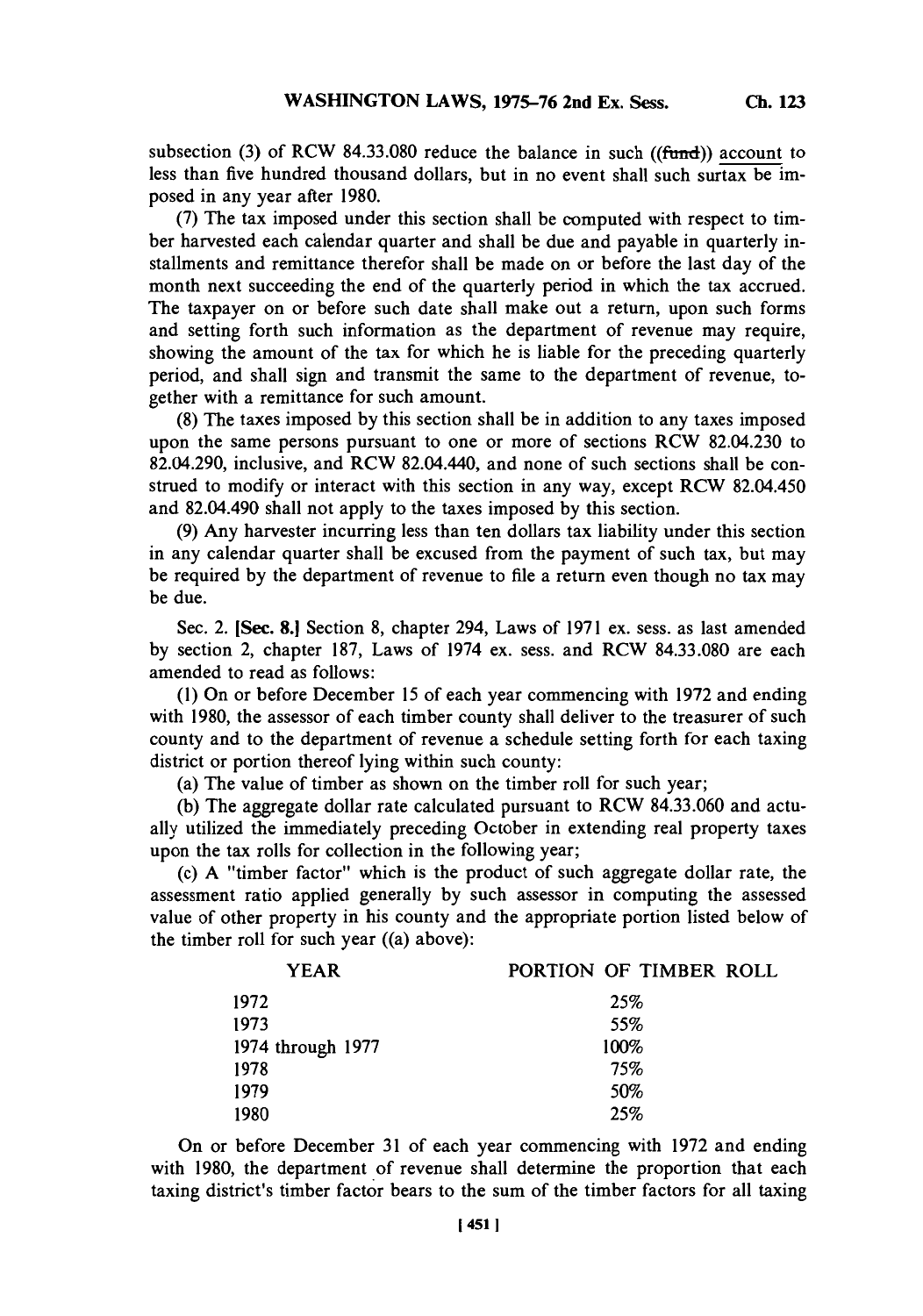districts in the state, and shall deliver a list to the assessor and the treasurer of each timber county and to the state treasurer showing the factor and proportion for each taxing district.

(2) On the twentieth day of the second month of each calendar quarter, commencing February 20, 1974 and ending November 20, **1981,** the state treasurer shall pay to the treasurer of each timber county for the account of each taxing district such district's proportion (determined in December of the preceding year pursuant to subsection **(1)** of this section) of the amount in state timber tax (funmd)) account **A** collected upon timber harvested in the preceding calendar quarter, but in no event shall any such quarterly payment to a taxing district, when added to such payments made to such district the previous quarters of the same year, exceed, respectively one-fourth, one-half, three-fourths, or the **full** amount of the timber factor for such district determined in December of the preceding year.

The balance in state timber tax ((fund)) account A, if any, after the distribution to taxing districts on November 20, 1974 and on the twentieth day of the second month of each calendar quarter commencing February 20, 1975 and ending November 20, 1981 shall be transferred to the state timber reserve ((fund)) account.

**(3) If** the balance in state timber tax (fund)) account **A** immediately prior to such twentieth day of the second month of each calendar quarter is not sufficient to permit a payment of one-fourth, one-half, three-fourths, or the full amount, as the case may be, which, when added to the payments made to any taxing district the previous quarters of the same year, will equal the timber factor for such district determined in December of the preceding year, the necessary additional amount shall be transferred from the state timber reserve ((fund)) account to state timber tax  $((fund))$  account A.

(4) **If,** after the transfer, if any, from the state timber tax (funmd)) account **A** (pursuant to subsection (2) of this section) in August of any year commencing with 1974, the balance in the state timber reserve  $((fund))$  account exceeds two million dollars, the amount of the excess shall be applied first, subject to legislative appropriation of funds allocated from the state timber reserve  $((\text{fund})$ ) account, for activities undertaken **by** the department of revenue forest valuation section and for the activities undertaken **by** the department of natural resources relating to classification of lands as required **by** this chapter: PROVIDED, That within the **1973-75** biennium, the state treasurer shall transfer from the state timber reserve ( $(fund)$ ) account to the state general fund an amount equal to actual expenditures of the department of revenue related to the activities of the forest valuation section no later than August **31,** 1974 and August **31, 1975,** for the fiscal year just completed. If the amount of such excess is more than is necessary for reimbursement for such purposes, the remaining amount of the excess shall be distributed to the taxing districts which distribution shall be made in the following manner:

(a) The department of revenue shall calculate a harvest factor and a harvest factor proportion for each taxing district, in the manner provided in subsection **(5)** of this section except that for years before **1978** there shall be used the aggregate value of timber harvested for as many quarters for which information is available;